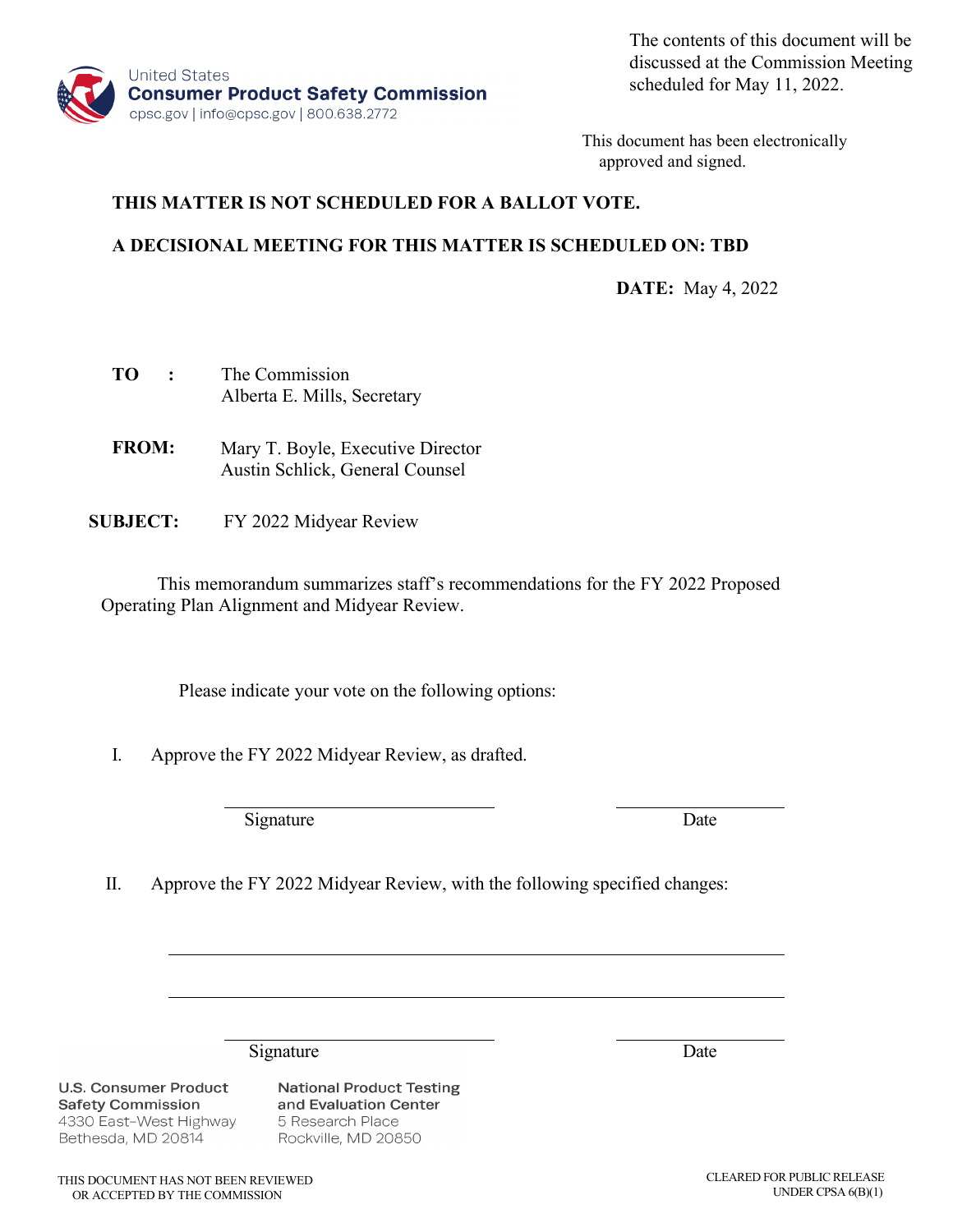

III. Do not approve the FY 2022 Midyear Review.

Signature Date

IV. Take the other action specified below:

Signature Date

Attachment:

Executive Director's Memorandum on the Fiscal Year (FY) 2022 Proposed Operating Plan and Alignment Midyear Review

**U.S. Consumer Product Safety Commission** 4330 East-West Highway Bethesda, MD 20814

**National Product Testing** and Evaluation Center 5 Research Place Rockville, MD 20850

THIS DOCUMENT HAS NOT BEEN REVIEWED OR ACCEPTED BY THE COMMISSION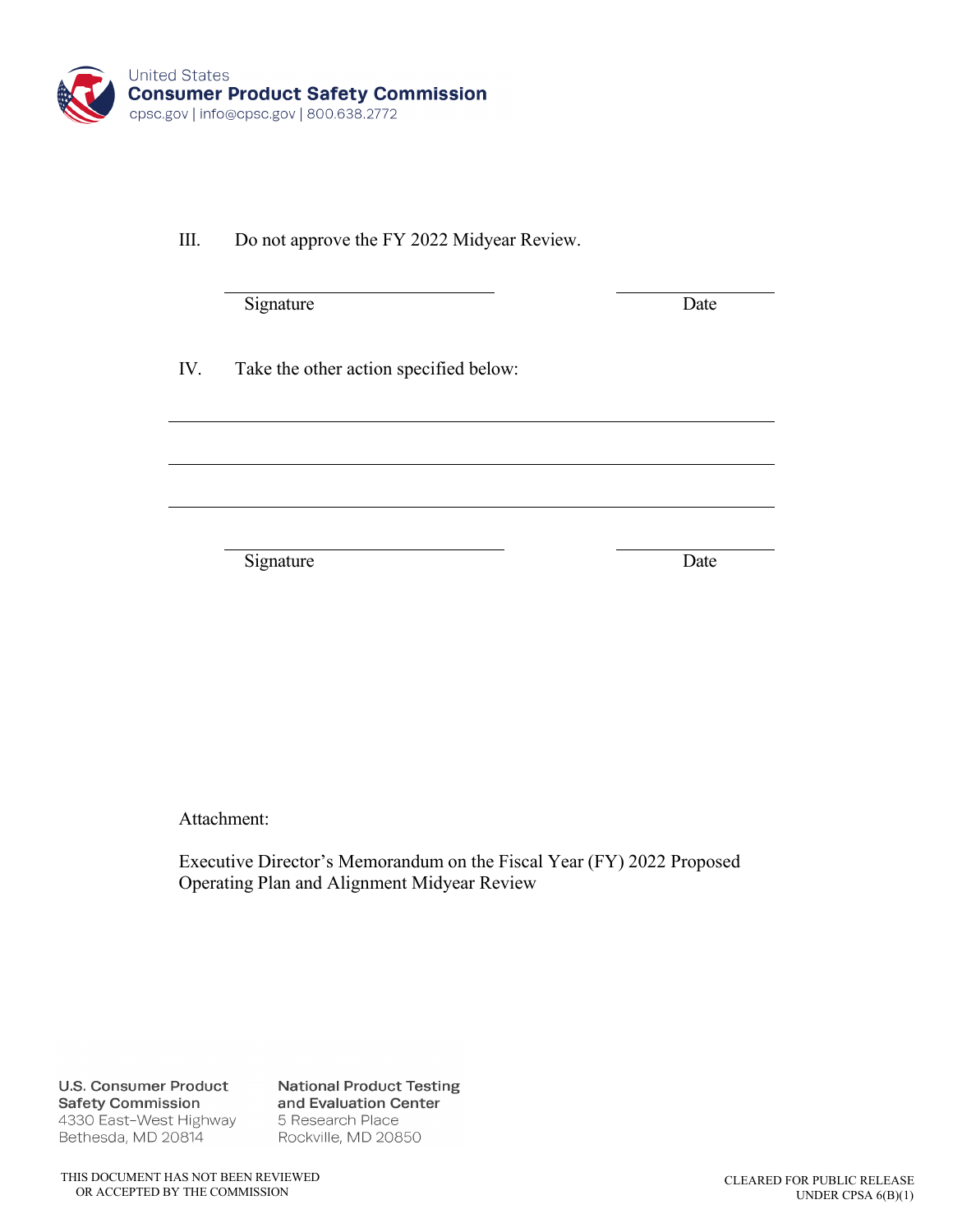

| TO:      | The Commission                                                             |
|----------|----------------------------------------------------------------------------|
| THROUGH: | Alberta E. Mills, Secretary<br>Austin C. Schlick, General Counsel          |
| FROM:    | Mary T. Boyle, Executive Director                                          |
| SUBJECT: | Fiscal Year (FY) 2022 Proposed Operating Plan Alignment and Midyear Review |

# **OVERVIEW**

This memorandum summarizes staff's recommendations for the FY 2022 Proposed Operating Plan Alignment and Midyear Review. The recommendations propose the following:

- 1. Align funding levels of the FY 2022 Operating Plan with the FY 2022 Consolidated Appropriations Act (Pub. L. No. 117-103), enacted on March 15, 2022.
- 2. Identify projects for allocation of potential unexecuted balances, should they become available.
- 3. Adjust FY 2022 American Rescue Plan Act (ARPA) spending and hiring.
- 4. Update the FY 2022 Mandatory Standards Activities to reflect revised staff plans.
- 5. Add measures for the Office of the General Counsel and Office of Legislative Affairs pursuant to Commission direction.

## **RECOMENDATION #1: ENACTED LEVEL ALIGNMENT**

On March 15, Congress enacted a \$139.05 million appropriation for CPSC, which is \$30.95 million below the \$170.00 million level approved by the Commission in the FY 2022 Operating Plan. In addition, the enacted appropriation of \$139.05 million dedicated \$2.00 million more than the amount approved in the Operating Plan for the Virginia Graeme Baker Pool and Spa Safety Act (VGB) grant program and associated administrative costs. Accordingly, the FY 2022 Operating Plan must be adjusted by a total of \$32.95 million.

To achieve the required adjustment and align the FY 2022 Operating Plan with the FY 2022 enacted appropriation, staff proposes making changes to the FY 2022 Operating Plan, set out in additional detail in Attachment 1. The recommended adjustments are drawn from the projects and activities staff planned to pursue if the enacted level changed from \$135 million to the planned \$170 million. The projects, designated "Changes to Program," are set forth in Budget Table 1, on page 1, of the approved FY 2022 Operating Plan.

The Office of the Inspector General (OIG) is included in the proposed adjustments because the OIG funding is listed as a program change above the \$135 million level. As listed in the Recommendation # 2 project list, staff is including \$150,000 in contract funds to support OIG oversight of ARPA. However, the IG is requesting the Commission fund an additional FTE as proposed under the \$170 million level. Staff is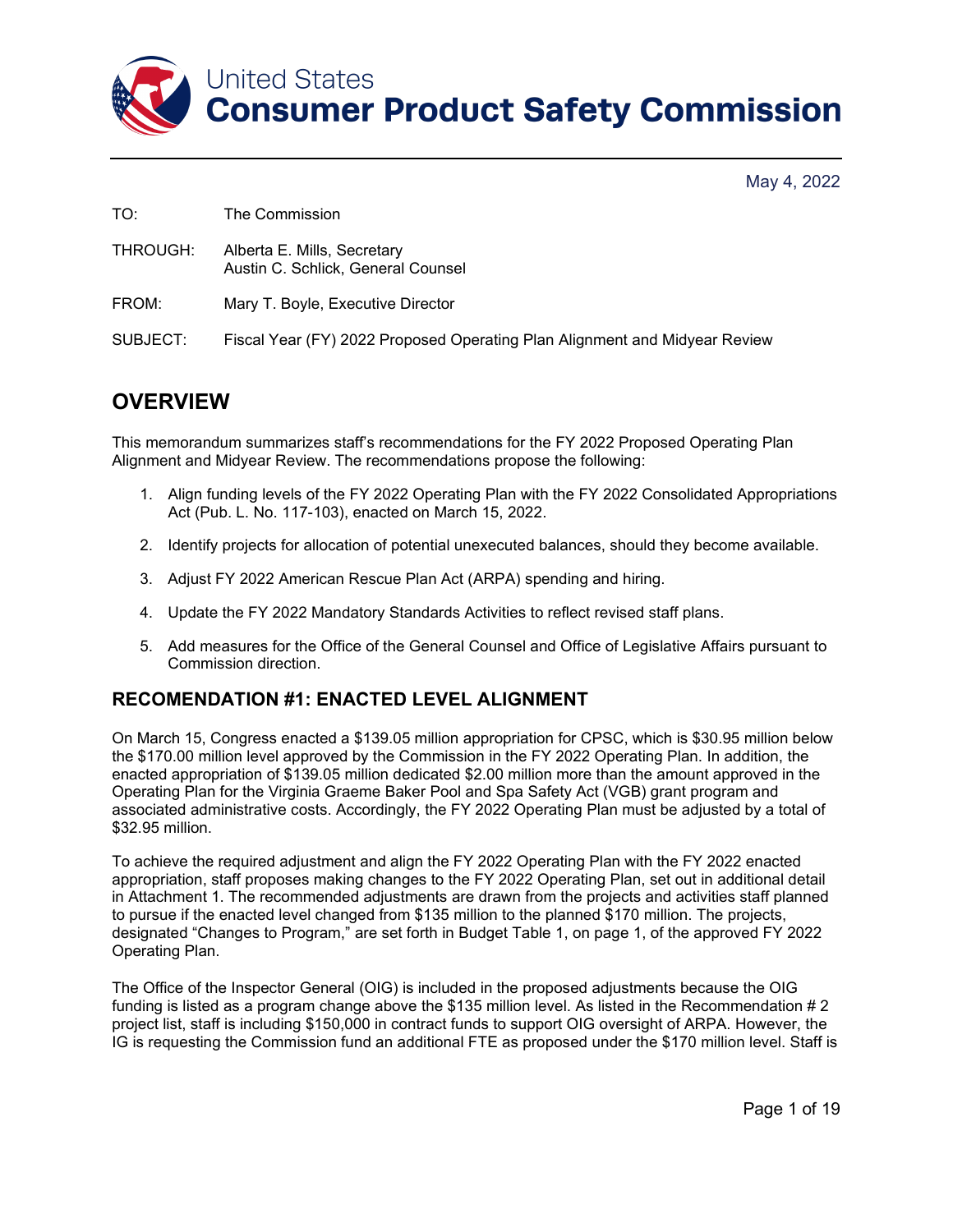

transmitting the IG's request in an attached memorandum (Attachment 6). If the Commission approves the IG request, staff will make conforming changes to the Operating Plan to reflect that approval.

## **RECOMMENDATION # 2 USE OF UNEXECUTED BALANCES**

In addition to aligning the FY 2022 Operating Plan with the FY 2022 enacted appropriation, staff is also recommending projects for allocation of potential unexecuted balances, should they become available. Unexecuted balances typically occur as a result of unplanned staffing variances, un-executable contract requirements, or actual obligations for specific projects that are less than the estimated budgeted amount. Staff has identified nearly \$3.7 million in potential projects for funding consideration and listed them in priority order based on staff's assessment of needs across the agency (Attachment 2). The actual amount of year-end unexecuted balances is not known at this time but is likely to be in the \$2 million to \$3 million range, which is below the approximately \$3.7 million total of potential projects listed for Commission consideration and prioritization.

## **RECOMMENDATION # 3: ARPA SPENDING ADJUSTMENT**

The FY 2022 Operating Plan directed that \$14.6 million be funded by the 6-year ARPA appropriation. Of the \$14.6 million, \$12.7 million was dedicated for one-time, non-recurring projects, and \$1.9 million was allocated to fund 10 additional FTEs to be located at traditional ports of entry. The Operating Plan also assumed that \$13 million in ARPA funds for 58 FTEs and other recurring contract costs would be absorbed by the annual salaries and expenses appropriation, consistent with the FY 2022 Performance Budget Request to Congress. However, the funding level of the enacted appropriation cannot support this cost shift.

Given the uncertainty of future streams of annual appropriations to support positions funded by ARPA beyond FY 2026, when the ARPA funds expire, staff is recommending that the 68 ARPA-eligible positions (58 positions noted above plus the 10 additional positions at traditional ports of entry) be adjusted to 46. This number represents the current number of staff who have been hired, or are close to being hired, this fiscal year, including the 10 additional positions at the ports.

In summary, staff is recommending that \$22.81 million in ARPA funding be allocated in FY 2022 as follows: \$6.1 million for staffing costs for 46 positions; \$2.0 million for recurring contract costs; and \$14.71 million in one-time, non-recurring project costs as detailed in Attachment # 3. At the staffing levels and proposed projects in this memo, ARPA funds are expected to be depleted in early FY 2025.

## **RECOMMENDATION # 4: MANDATORY STANDARDS TABLE ADJUSTMENT**

The FY 2022 mandatory standards activities are set forth on page 22 of the approved FY 2022 Operating Plan. In light of the recent Commission vote to grant the petition on adult portable bedrails and to direct staff to prepare a draft notice of proposed rulemaking, staff recommends adjusting the mandatory standards table to reflect that staff will submit a draft NPR package to the Commission in FY 2022. Staff recommends making this adjustment given the advanced staff work already completed in the context of the petition. (See Attachment 4).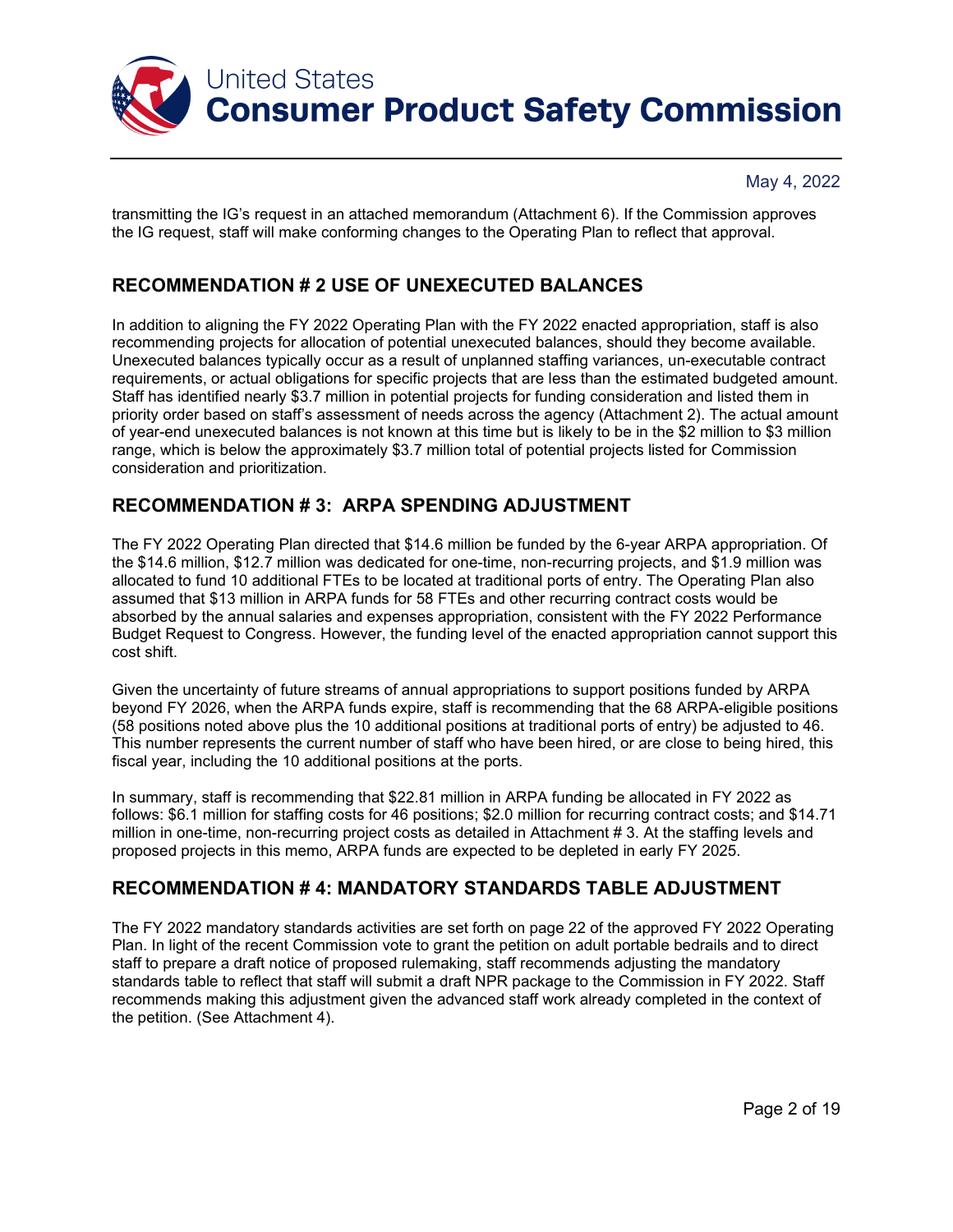

## **RECOMMENDATION # 5: PERFORMANCE MEASURES FOR OGC AND OLA**

Pursuant to direction in the FY 2022 Operating Plan, staff is proposing to add two new measures each for the Office of the General Counsel and the Office of Legislative Affairs. Please see Attachment #5 for these proposed measures.

**Attachments:** Attachment 1: Recommendation #1 Attachment 2: Recommendation #2 Attachment 3: Recommendation #3 Attachment 4: Recommendation #4 Attachment 5: Recommendation #5 Attachment 6: IG's Request for an Additional FTE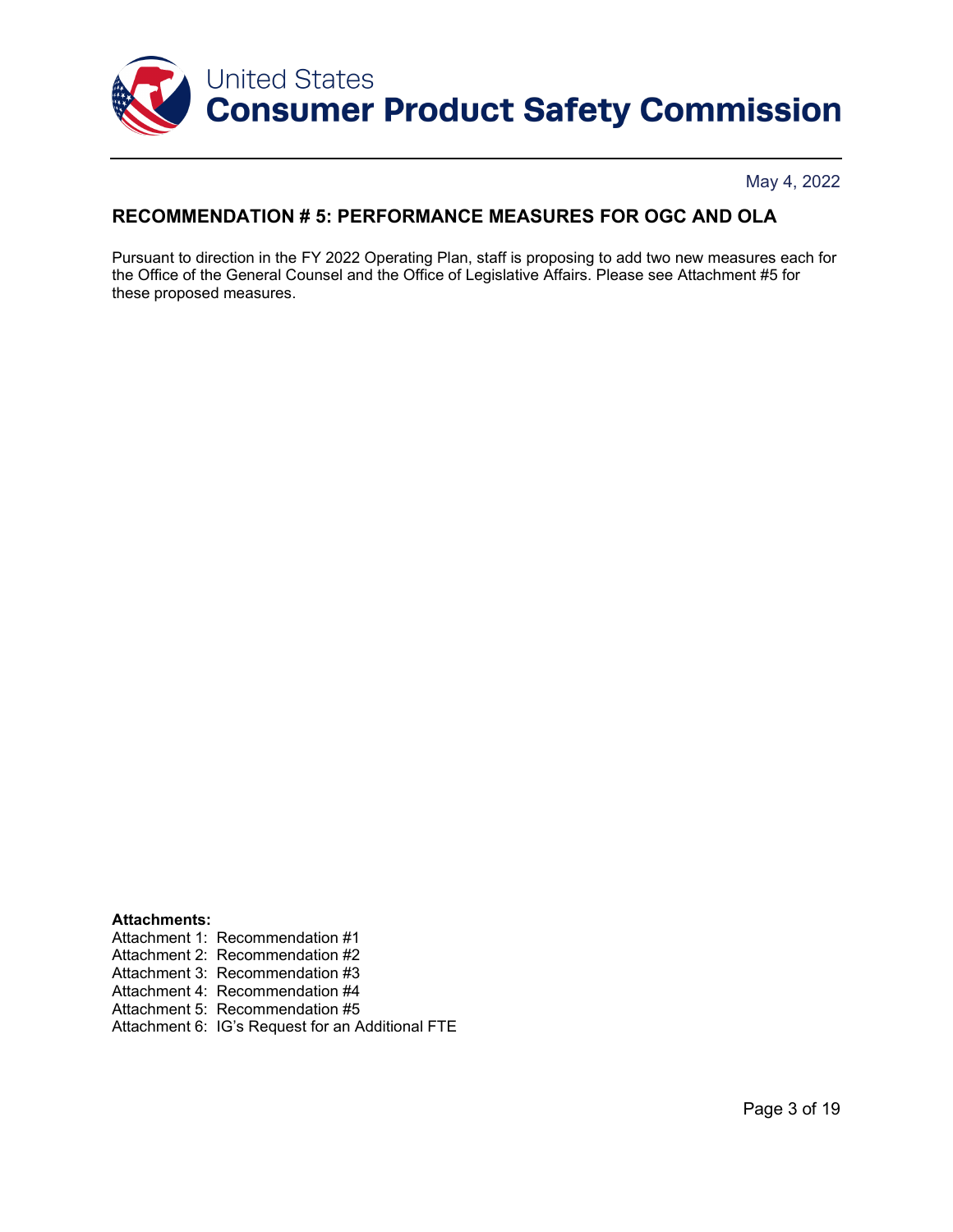

### **Attachment 1**

**Recommendation #1: Align the FY 2022 Operating Plan with the FY 2022 Enacted Appropriation**

**Table 1. FY 2022 Enacted Appropriation Adjustments to Operating Plan** *(dollars in millions)*

| FY 2022 Operating Plan                                             | \$170.00  |
|--------------------------------------------------------------------|-----------|
| Non-Pay Inflation                                                  | $-$1.15$  |
| Support Robust Import Surveillance and Targeting                   | $-$8.30$  |
| <b>Expand Hazard Identification Capability</b>                     | $-$16.10$ |
| Expand Vigorous Compliance Through Increased Internet Surveillance | -\$1.50   |
| <b>Enhance Communications</b>                                      | -\$1.60   |
| <b>Bolster Agency Operational Support</b>                          | $-$4.10$  |
| Inspector General Support                                          | $-$0.20$  |
| <b>VGB Grant Increase</b>                                          | \$2.00    |
| FY 2022 Enacted Appropriation                                      | \$139.05  |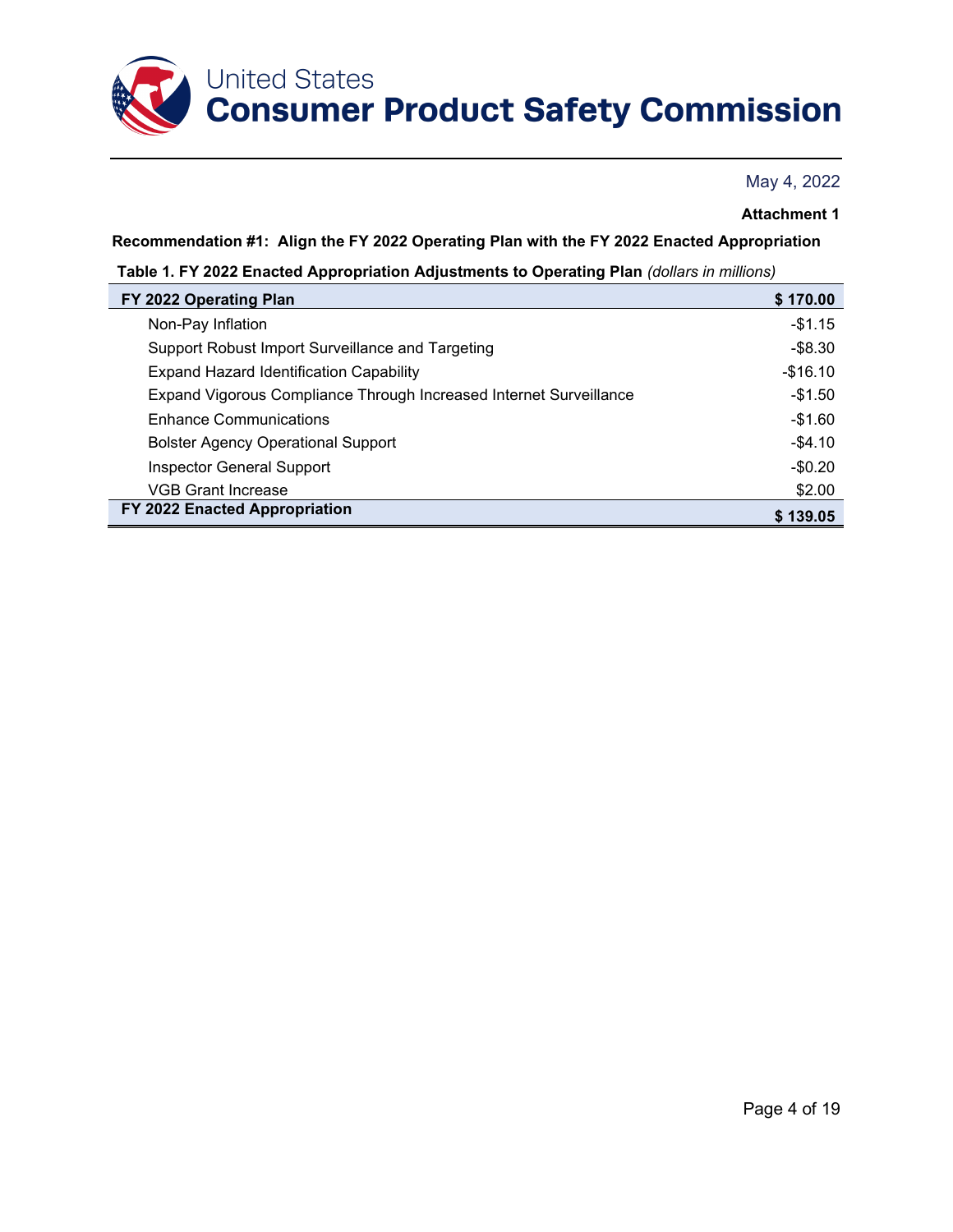

#### **Attachment 2**

#### **Recommendation #2: Authorize Projects to Fund from Unexecuted Balances, if Available**

| Rank           | Org              | Project                                              | <b>Amount</b> |  |
|----------------|------------------|------------------------------------------------------|---------------|--|
|                | <b>EXRM</b>      | Diversity, Equity, and Inclusion Consulting Services | \$50          |  |
| $\overline{2}$ | <b>OCM</b>       | <b>Website Content Support</b>                       | \$315         |  |
| 3              | <b>OCM</b>       | Drowning Prevention Campaign                         | \$288         |  |
| 4              | <b>OCM</b>       | Furniture/TV Tip-Over Prevention Campaign            | \$66          |  |
| 5              | <b>EXHR</b>      | Organohalogen Flame Retardants (OFR) Research        | \$750         |  |
| 6              | <b>EXHR</b>      | <b>Electric Heaters</b>                              |               |  |
|                | OIG.             | <b>ARPA Spending Oversight</b>                       |               |  |
| 8              | <b>EXHR</b>      | Mower Hazard Mitigation                              | \$400         |  |
| 9              | OGC              | <b>FOIA Support</b>                                  | \$300         |  |
| 10             | <b>EXHR</b>      | Youth ATV                                            | \$880         |  |
| 11             | <b>EXHR</b>      | Population Attributable Risk                         | \$75          |  |
| 12             | <b>OCM</b>       | <b>Hotline</b>                                       | \$300         |  |
|                | \$3,699<br>Total |                                                      |               |  |

#### **Table 2. Recommended Projects** *(dollars in thousands)*

If authorized by the Commission, the agency would fund the recommended projects in priority order, subject to available unexecuted balances and acquisition feasibility. Projects that are not funded this fiscal year could be revisited in a future fiscal year, subject to resource availability and identified needs.

#### **Project Descriptions**

| MY# | <b>Project Title</b>                                                    | <b>Amount (in</b><br>\$000) | <b>Description</b>                                                                                                                                                                                                                                                                                                                                                                                                                                                                                                                                                                                                                                                              |
|-----|-------------------------------------------------------------------------|-----------------------------|---------------------------------------------------------------------------------------------------------------------------------------------------------------------------------------------------------------------------------------------------------------------------------------------------------------------------------------------------------------------------------------------------------------------------------------------------------------------------------------------------------------------------------------------------------------------------------------------------------------------------------------------------------------------------------|
|     | Diversity, Equity, and<br>Inclusion (DEI)<br><b>Consulting Services</b> | \$50                        | This project would fund consultant services to<br>conduct a data analysis of the inclusion, equity,<br>and diversity efforts and hiring at the agency.<br>Additionally, the funds will be used to support<br>analytics training for its hiring system; training<br>for hiring managers on mitigating unconscious<br>bias during the recruiting and interviewing<br>process; recruitment incentives to enable the<br>agency to offer an incentive to shortage<br>category applicants who decline a position due<br>to salary; and support for in-person<br>recruitment/outreach activities, such as at<br>universities and colleges returning to in-person<br>fairs this spring. |

**Table 3. Project Descriptions** *(dollars in thousands)*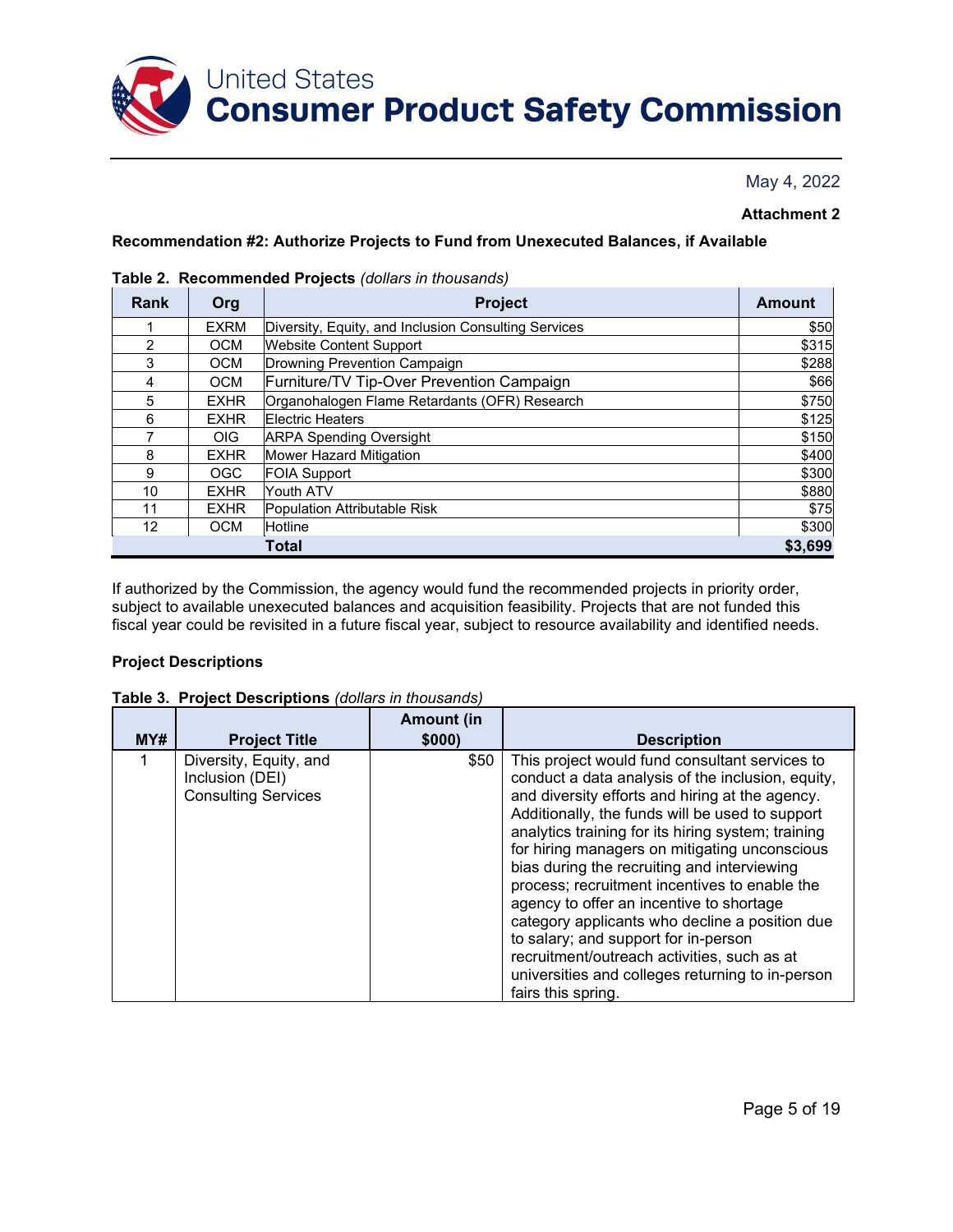

|                |                                        | <b>Amount (in</b> |                                                                                                                                                                                                                                                                                                                                                                                                                                                                                                                                                                                                                                                                                                                                                                                                                                                                                                                                                                                                                                                                                                                                                                                   |
|----------------|----------------------------------------|-------------------|-----------------------------------------------------------------------------------------------------------------------------------------------------------------------------------------------------------------------------------------------------------------------------------------------------------------------------------------------------------------------------------------------------------------------------------------------------------------------------------------------------------------------------------------------------------------------------------------------------------------------------------------------------------------------------------------------------------------------------------------------------------------------------------------------------------------------------------------------------------------------------------------------------------------------------------------------------------------------------------------------------------------------------------------------------------------------------------------------------------------------------------------------------------------------------------|
| MY#            | <b>Project Title</b>                   | \$000)            | <b>Description</b>                                                                                                                                                                                                                                                                                                                                                                                                                                                                                                                                                                                                                                                                                                                                                                                                                                                                                                                                                                                                                                                                                                                                                                |
| $\overline{2}$ | <b>Website Content</b>                 | \$315             | This project will provide increased support for<br>web posting through contract support from two<br>web content managers. As more program<br>offices post important safety information on<br>CPSC.gov, the workload has exceeded the<br>capabilities of current Web Team resources.<br>This additional funding would provide more<br>resources for the Web Team to continue a high<br>continuity of service to program offices, ensure<br>timely web content postings, and work on<br>content remediation projects, such as fixing<br>broken links and archiving content. Without<br>additional resources, postings may be delayed,<br>and the timeframe to complete labor-intensive<br>content updating will be extended.                                                                                                                                                                                                                                                                                                                                                                                                                                                        |
| 3              | <b>Drowning Prevention</b><br>Campaign | \$288             | Drowning is the leading cause of death among<br>young children. CPSC's latest data show an<br>increase in pool- or spa-related fatal drowning<br>incidents among children younger than 15 years<br>old (average 397 per year 2016-2018). This<br>request would restore CPSC's Pool Safely<br>campaign funds, allowing CPSC to raise<br>awareness on drowning prevention efforts and<br>share best practices and other life-saving<br>information. The pandemic has had a negative<br>impact on swim lessons and water safety skills,<br>making many children more vulnerable to<br>drownings. CPSC's educational outreach on<br>drowning prevention is even more important in<br>this environment. In addition, this funding would<br>support distribution of Public Service<br>Announcements on drownings, particularly to<br>historically underrepresented communities that<br>are affected disproportionately. These funds will<br>also allow the agency to continue to maintain<br>the PoolSafely.gov website, which would allow<br>the agency to continue to provide important<br>updates and provide coordination with CPSC on<br>collaborator efforts to reduce drownings. |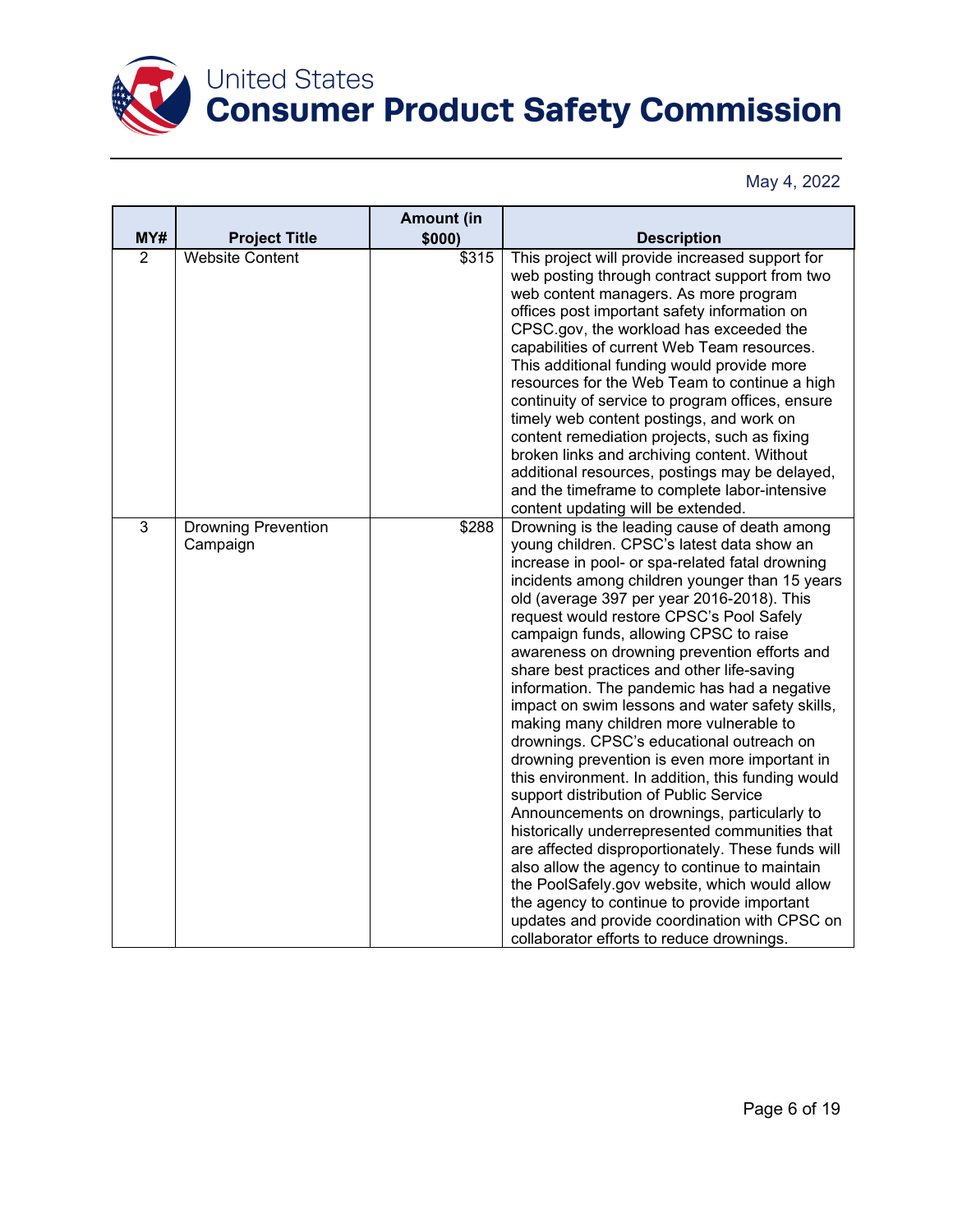

|     |                                                     | <b>Amount (in</b> |                                                                                                                                                                                                                                                                                                                                                                                                                                                                                                                                                                                                                                                                                                                                                                                                                                                                                                                                                                                                                                                                                 |
|-----|-----------------------------------------------------|-------------------|---------------------------------------------------------------------------------------------------------------------------------------------------------------------------------------------------------------------------------------------------------------------------------------------------------------------------------------------------------------------------------------------------------------------------------------------------------------------------------------------------------------------------------------------------------------------------------------------------------------------------------------------------------------------------------------------------------------------------------------------------------------------------------------------------------------------------------------------------------------------------------------------------------------------------------------------------------------------------------------------------------------------------------------------------------------------------------|
| MY# | <b>Project Title</b>                                | \$000)            | <b>Description</b>                                                                                                                                                                                                                                                                                                                                                                                                                                                                                                                                                                                                                                                                                                                                                                                                                                                                                                                                                                                                                                                              |
| 4   | Furniture/TV Tip-Over<br><b>Prevention Campaign</b> | \$66              | This request would restore Anchor It! Campaign<br>funds. Furniture, TV, and appliance tip-overs<br>have been involved in 581 fatalities since 2000,<br>with 81 percent of the deaths involving children<br>ages 17 and younger. CPSC's latest data<br>estimates an annual average of 22,400 tip-over<br>injuries, of which nearly 44 percent were<br>children under 18 years of age. The Anchor It!<br>campaign is intended to increase awareness of<br>tip-overs and the need to anchor furniture and<br>TVs among target audiences, driving behavior<br>change that leads to a meaningful reduction in<br>tip-over-related incidents that result in death or<br>severe injuries. Restoring this funding would<br>provide a more robust campaign, including the<br>ability to distribute educational materials to<br>consumers digitally and target vulnerable<br>populations who are disparately impacted by tip-<br>over incidents, injuries, and deaths. With these<br>funds, the messaging is expected to garner 2.7<br>million engagements with these safety<br>messages. |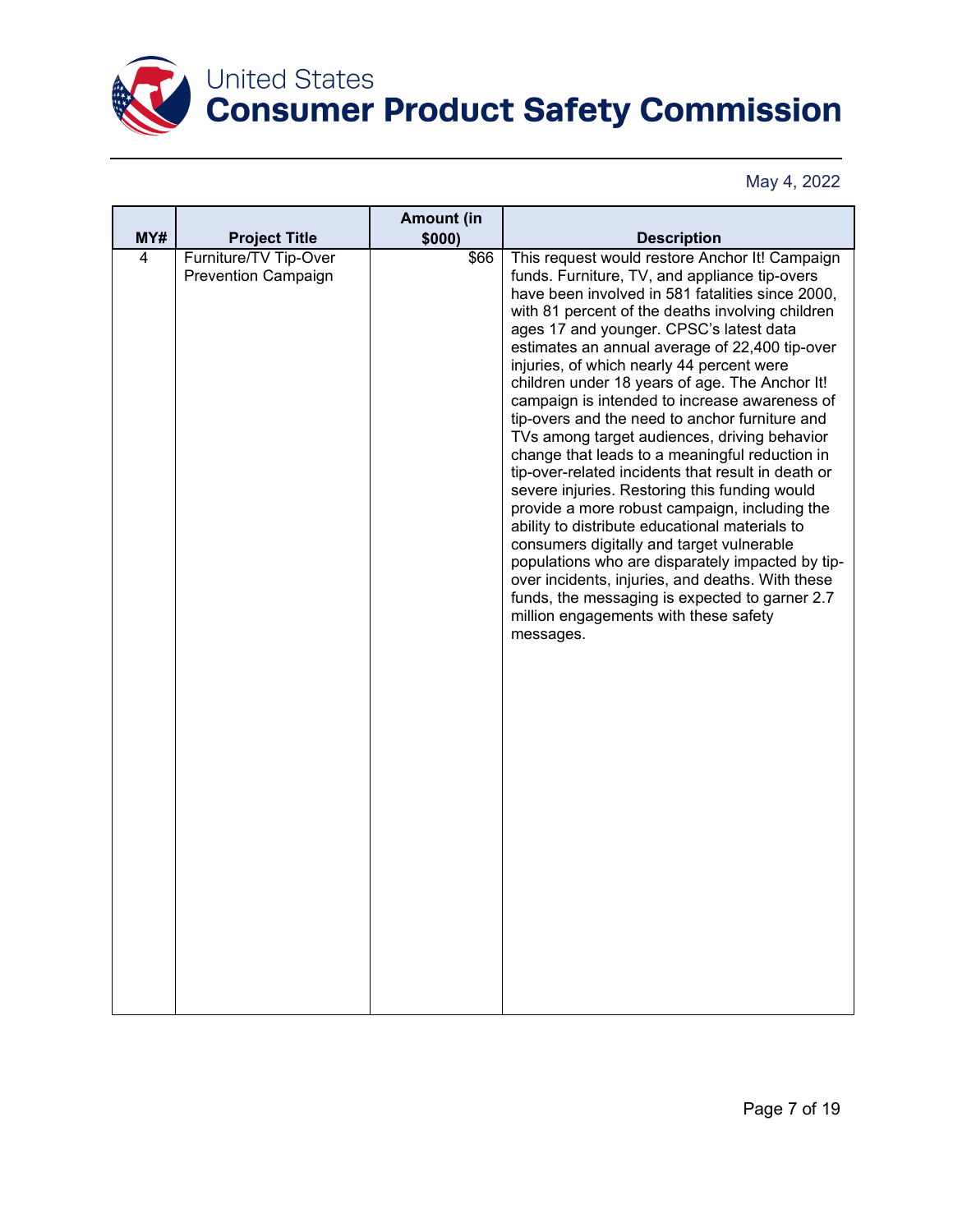

|                |                                                     | <b>Amount (in</b> |                                                                                                                                                                                                                                                                                                                                                                                                                                                                                                                                                                                                                                                                                                                                                                                                                                                                                                                                                                                                                                                                                                                                                                                                                                                                                                                                    |
|----------------|-----------------------------------------------------|-------------------|------------------------------------------------------------------------------------------------------------------------------------------------------------------------------------------------------------------------------------------------------------------------------------------------------------------------------------------------------------------------------------------------------------------------------------------------------------------------------------------------------------------------------------------------------------------------------------------------------------------------------------------------------------------------------------------------------------------------------------------------------------------------------------------------------------------------------------------------------------------------------------------------------------------------------------------------------------------------------------------------------------------------------------------------------------------------------------------------------------------------------------------------------------------------------------------------------------------------------------------------------------------------------------------------------------------------------------|
| MY#            | <b>Project Title</b>                                | \$000)            | <b>Description</b>                                                                                                                                                                                                                                                                                                                                                                                                                                                                                                                                                                                                                                                                                                                                                                                                                                                                                                                                                                                                                                                                                                                                                                                                                                                                                                                 |
| $\overline{5}$ | Organohalogen Flame<br>Retardants (OFR)<br>Research | \$750             | This request provides resources for the<br>organohalogen flame retardant (OFR) project.<br>Staff identified the need for approximately \$1.5M<br>per year in recurring funding for multiple years to<br>conduct the research outlined in the staff plan<br>(https://www.cpsc.gov/s3fs-public/OFR-plan-<br>report-package-final.pdf). Of the \$1.5M, the<br>request for \$750K would provide support for<br>scientific analyses related to hazard<br>identification (toxicity), exposure, and risk<br>evaluation for more than 200 OFRs potentially<br>used in numerous consumer products, including<br>children's products, upholstered furniture,<br>mattresses, and enclosures of electronic<br>devices. Planned work is in the following areas:<br>1) Read-Across Task Order to develop an<br>approach/process guide for using methods and<br>tools for class-based evaluations of chemical<br>properties and toxicity, including read-across<br>and quantitative structure-activity relationship<br>approaches (QSAR).<br>2) Class-Based Exposure Assessment Guide<br>to develop approach/process guide for class-<br>based exposure assessment.<br>3) Scoping tasks for consultations with experts<br>on appropriate scientific approaches to technical<br>questions for work to be completed through<br>contract mechanisms. |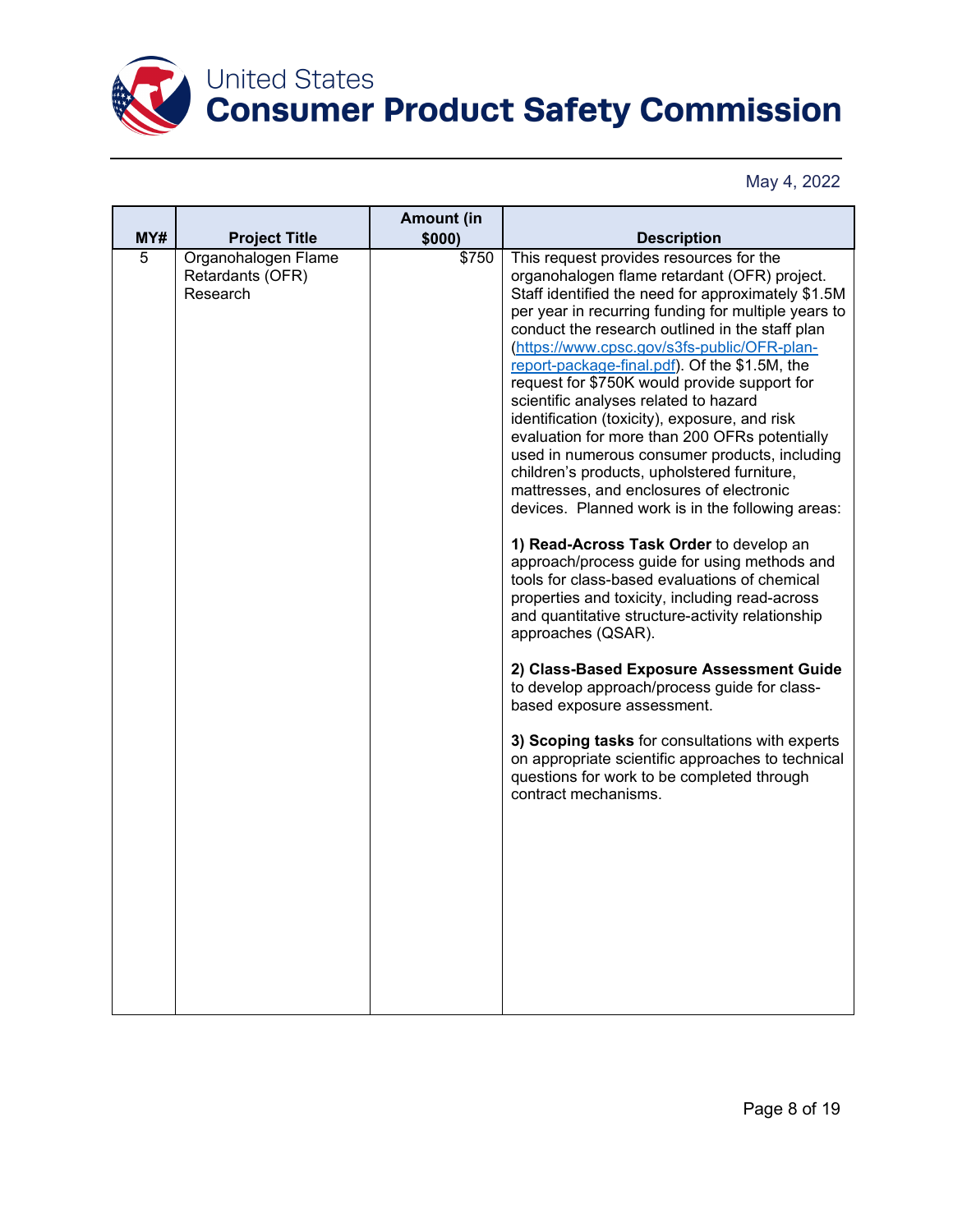

|                |                                   | <b>Amount (in</b> |                                                                                                                                                                                                                                                                                                                                                                                                                                                                                                                                                                                                                                                                                                                        |
|----------------|-----------------------------------|-------------------|------------------------------------------------------------------------------------------------------------------------------------------------------------------------------------------------------------------------------------------------------------------------------------------------------------------------------------------------------------------------------------------------------------------------------------------------------------------------------------------------------------------------------------------------------------------------------------------------------------------------------------------------------------------------------------------------------------------------|
| MY#            | <b>Project Title</b>              | \$000)            | <b>Description</b>                                                                                                                                                                                                                                                                                                                                                                                                                                                                                                                                                                                                                                                                                                     |
| 6              | <b>Electric Heaters</b>           | \$125             | This request funds a study of consumer<br>behaviors and use patterns for electric heaters.<br>Consumers may be using these products in<br>ways that were not anticipated in the drafting of<br>current standards and that may reduce safety.<br>This project would fund focus groups to gain<br>insights into current usage to determine if there<br>is a mismatch between design and use that is<br>leading to fire incidents. The information would<br>provide staff with an understanding of how<br>consumers are using these products and what<br>they expect from these products. These insights<br>would be used to inform standards development<br>and information and education campaigns.                     |
| $\overline{7}$ | <b>ARPA Spending</b><br>Oversight | \$150             | These resources will provide funding for Office<br>of the Inspector General (OIG) oversight of<br>CPSC ARPA spending.                                                                                                                                                                                                                                                                                                                                                                                                                                                                                                                                                                                                  |
| 8              | Mower Hazard Mitigation           | \$400             | This funding supports a contract to perform<br>dynamic testing of riding lawn mowers. The 4-<br>year objective is to conduct testing and data<br>analysis to support development of standards to<br>address riding mower rollover hazards. This<br>funding will build on work that has already been<br>completed on measurements and data collected<br>to develop an autonomous control system to<br>safely test rollovers without a human driver.<br>NEISS data indicate that the number of annual<br>rollover incidents is in the thousands. This<br>contract is designed to address rollovers<br>through the design of an effective roll over<br>protection system (ROPS) for smaller residential<br>riding mowers. |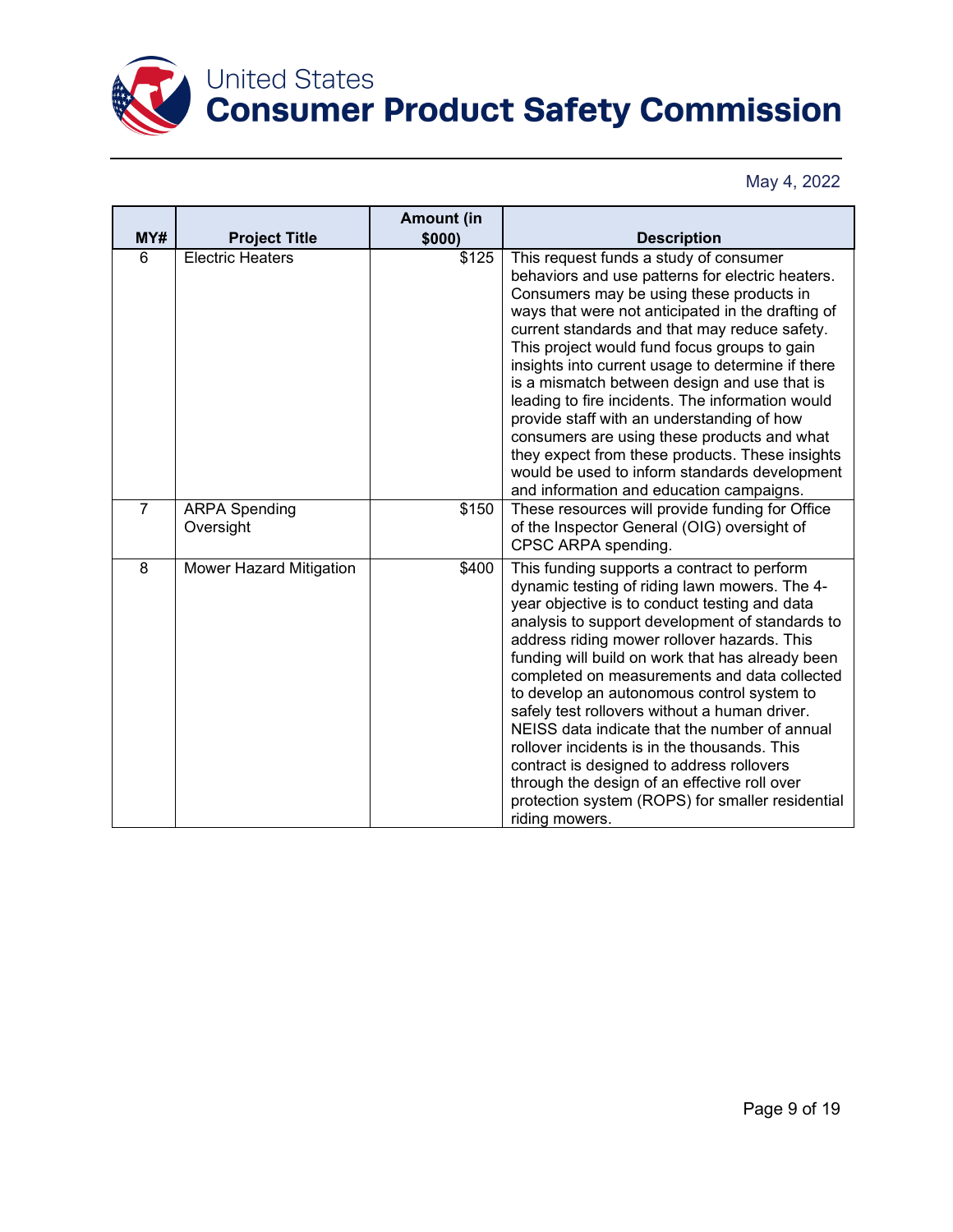

|                |                                               | <b>Amount (in</b> |                                                                                                                                                                                                                                                                                                                                                                                                                                                                                                                                                                                                                                                                                                                                                         |
|----------------|-----------------------------------------------|-------------------|---------------------------------------------------------------------------------------------------------------------------------------------------------------------------------------------------------------------------------------------------------------------------------------------------------------------------------------------------------------------------------------------------------------------------------------------------------------------------------------------------------------------------------------------------------------------------------------------------------------------------------------------------------------------------------------------------------------------------------------------------------|
| MY#            | <b>Project Title</b>                          | \$000)            | <b>Description</b>                                                                                                                                                                                                                                                                                                                                                                                                                                                                                                                                                                                                                                                                                                                                      |
| $\overline{9}$ | <b>FOIA Support</b>                           | \$300             | For many years, the FOIA Office has processed<br>fewer requests than it has received, resulting in<br>a backlog. For example, in FY 2021 the FOIA<br>Office processed a record 548 requests, yet with<br>596 requests coming in, the backlog grew to 465<br>cases. When fully staffed, the FOIA Office is<br>able to keep up with incoming requests but lacks<br>sufficient resources to eliminate the historical<br>backlog. This contract would provide<br>experienced contract FOIA attorneys to work<br>specifically on the backlog through December<br>2022, closing an estimated 77 FOIA requests<br>per month during that time. Backlog reduction<br>will improve FOIA compliance, reduce litigation<br>risk, and serve government transparency. |
| 10             | Youth ATV                                     | \$880             | This project would develop an autonomous<br>capability for testing youth all-terrain vehicles<br>(ATVs). This would fund a contract for the<br>development of an autonomous capability for<br>testing, similar to the one developed for testing<br>adult off-highway vehicles.                                                                                                                                                                                                                                                                                                                                                                                                                                                                          |
| 11             | <b>Population Attributable</b><br><b>Risk</b> | \$75              | This project would enhance capabilities of the<br>current tool used for evaluating chronic hazard<br>risk by validating the input data, performing<br>validation on the analyses, and improving the<br>interface. The current tool's capabilities for<br>characterizing chronic hazard risk are limited,<br>with no system for capturing incident data. Also,<br>there are major challenges in attributing chronic<br>risk to particular product types. Previously,<br>CPSC funded the development of the PAR<br>framework for estimating and characterizing<br>chronic risk. Without this funding the framework<br>will have more limited utility.                                                                                                     |
| 12             | Hotline                                       | \$300             | In the FY 2022 Operating plan, the Commission<br>set the Hotline metric for answering calls be to<br>be 95% of calls answered within 30 seconds, a<br>change from the staff's proposed 80% metric.<br>This change requires an increase in funding for<br>the contract that governs the Hotline operation<br>to support three additional staff needed to meet<br>this goal. An increase in funds would likely<br>increase the answer rate from 86% which was<br>the measure attained in FY 2021.                                                                                                                                                                                                                                                         |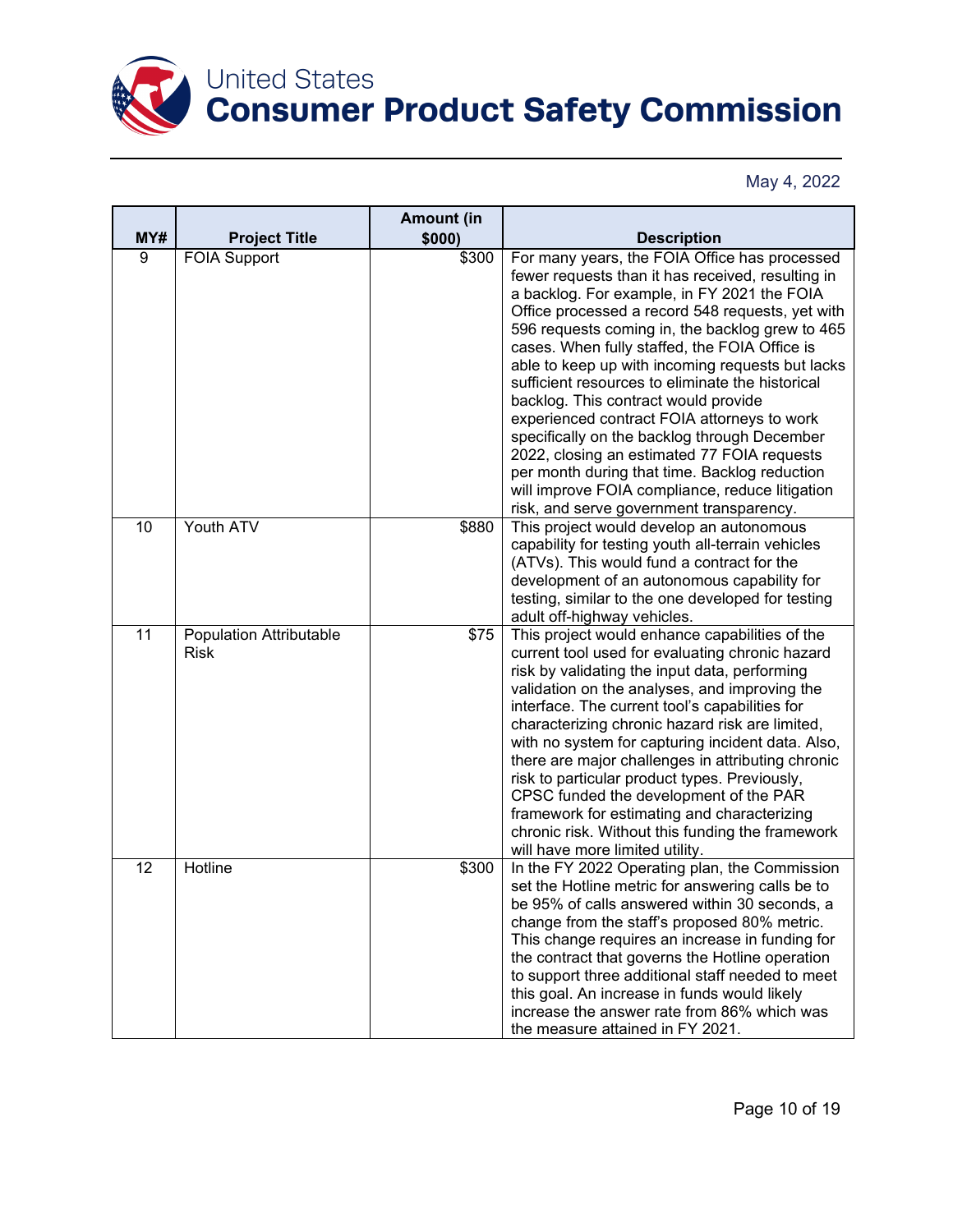

### **Attachment 3**

#### **Recommendation #3: Re-Align ARPA Funds, FTEs, and Projects for FY 2022**

**Table 4. Breakout of Proposed FY 2022 ARPA Funding** *(dollars in millions)*

| FY 2022 ARPA Funded Items                                                    |        |         |
|------------------------------------------------------------------------------|--------|---------|
| <b>Recurring Costs</b>                                                       |        | \$8.10  |
| Pay (46 Staff)                                                               | \$6.10 |         |
| eFiling Project Support                                                      | \$1.00 |         |
| <b>Email Listserv Technology and Access and Marketing</b><br><b>Services</b> | \$0.30 |         |
| Enterprise Analytics Platform (EAP) Environment                              | \$0.70 |         |
| <b>One-Time Costs</b>                                                        |        | \$14.71 |
| Port Investigator Equipment                                                  | \$0.30 |         |
| <b>RAM Enhancements (eFiling Beta Pilot)</b>                                 | \$5.50 |         |
| <b>GDSN Integration with RAM-Phase 2</b>                                     | \$0.90 |         |
| <b>Web Crawler App</b>                                                       | \$2.00 |         |
| Modernize IFS                                                                | \$1.40 |         |
| CO Safety Campaign                                                           | \$0.30 |         |
| Youth Outreach Campaign                                                      | \$0.30 |         |
| Modernize Legacy Epi Systems                                                 | \$2.30 |         |
| <b>NEISS Investigations</b>                                                  | \$0.20 |         |
| <b>Additional NEISS Recruiting Support</b>                                   | \$0.60 |         |
| <b>Fuel Container Safety Campaign</b>                                        | \$0.30 |         |
| <b>ASL Signing Services</b>                                                  | \$0.03 |         |
| Outreach to Indigenous Communities Campaign                                  | \$0.33 |         |
| <b>Consumer with Disabilities</b>                                            | \$0.25 |         |
| <b>Revised FY 2022 Operating Plan for ARPA Funds</b>                         |        | \$22.81 |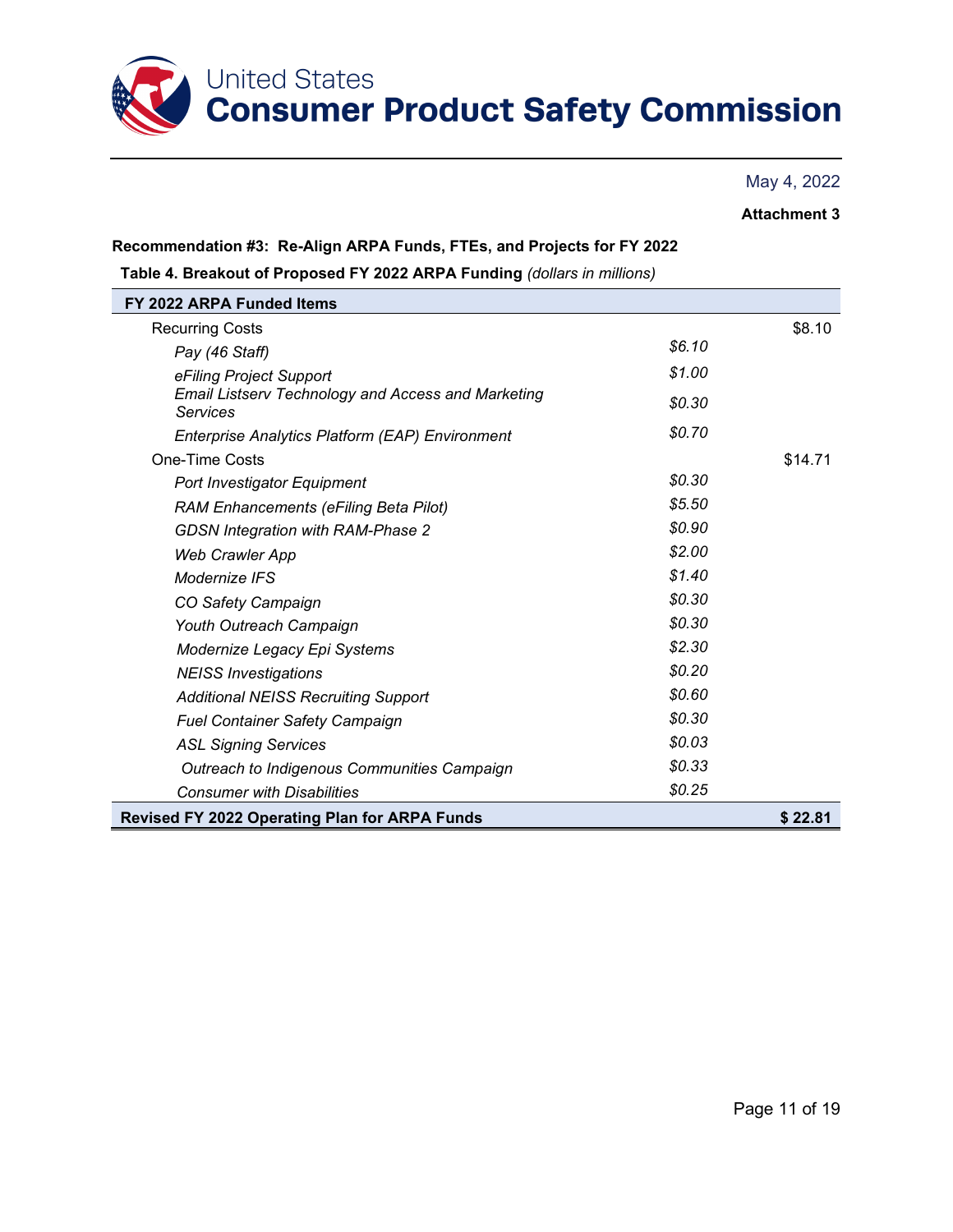

### **Table 5. ARPA Project Descriptions (dollars in thousands)**

| <b>Project Title</b>                            | <b>Amount</b><br>(in \$000) | <b>Description</b>                                                                                                                                                                                                                                                                                                                                                                                                                                                                                                                                                                                                                                                                                                                   |
|-------------------------------------------------|-----------------------------|--------------------------------------------------------------------------------------------------------------------------------------------------------------------------------------------------------------------------------------------------------------------------------------------------------------------------------------------------------------------------------------------------------------------------------------------------------------------------------------------------------------------------------------------------------------------------------------------------------------------------------------------------------------------------------------------------------------------------------------|
| Port Investigator Equipment                     | \$300                       | The newly established eCommerce Team is slated to<br>establish a physical presence at locations with a high<br>volume of de minimis shipments. Consequently, newly<br>hired port inspectors will require equipment to perform<br>mission-critical duties.                                                                                                                                                                                                                                                                                                                                                                                                                                                                            |
| <b>RAM Enhancements (eFiling</b><br>Beta Pilot) | \$5,500                     | This project will invest in enhancements for the Risk<br>Assessment Methodology (RAM) required for eFiling<br>(product registry) to fully develop the initial information<br>structures necessary for the eFiling Beta pilot with<br>GDSN and CPSC PGA Message Set implementations,<br>Risk Modeling Initial improvements and associated<br>data structures. This is not anticipated to be a final<br>state ITDS/RAM eFiling implementation, but an initial<br>state for all pieces and functions in place for initial<br>industry Beta enrollment and evaluation build.<br>Additional modifications are expected as part of and<br>after the Beta test is completed.                                                                |
| <b>GDSN Integration with RAM-</b><br>Phase 2    | \$900                       | Continue implementation of the Global Data<br>Synchronization Network (GDSN). These efforts will<br>enhance targeting capability at traditional ports and in<br>the emerging eCommerce arena. GDSN Phase Two<br>will consist of the implementation of a revised user<br>interface, integration of the global barcode and QR<br>code database, inclusion and validation of new<br>business rules, and risk model enhancements. The<br>end-of-year expectation is for an integrated GDSN<br>implementation that informs eFiling Beta and<br>supplements the ITDS/RAM system. The anticipated<br>yield from this effort will grow in time as industry adapts<br>to the new product code capability and eFiling Beta<br>usage increases. |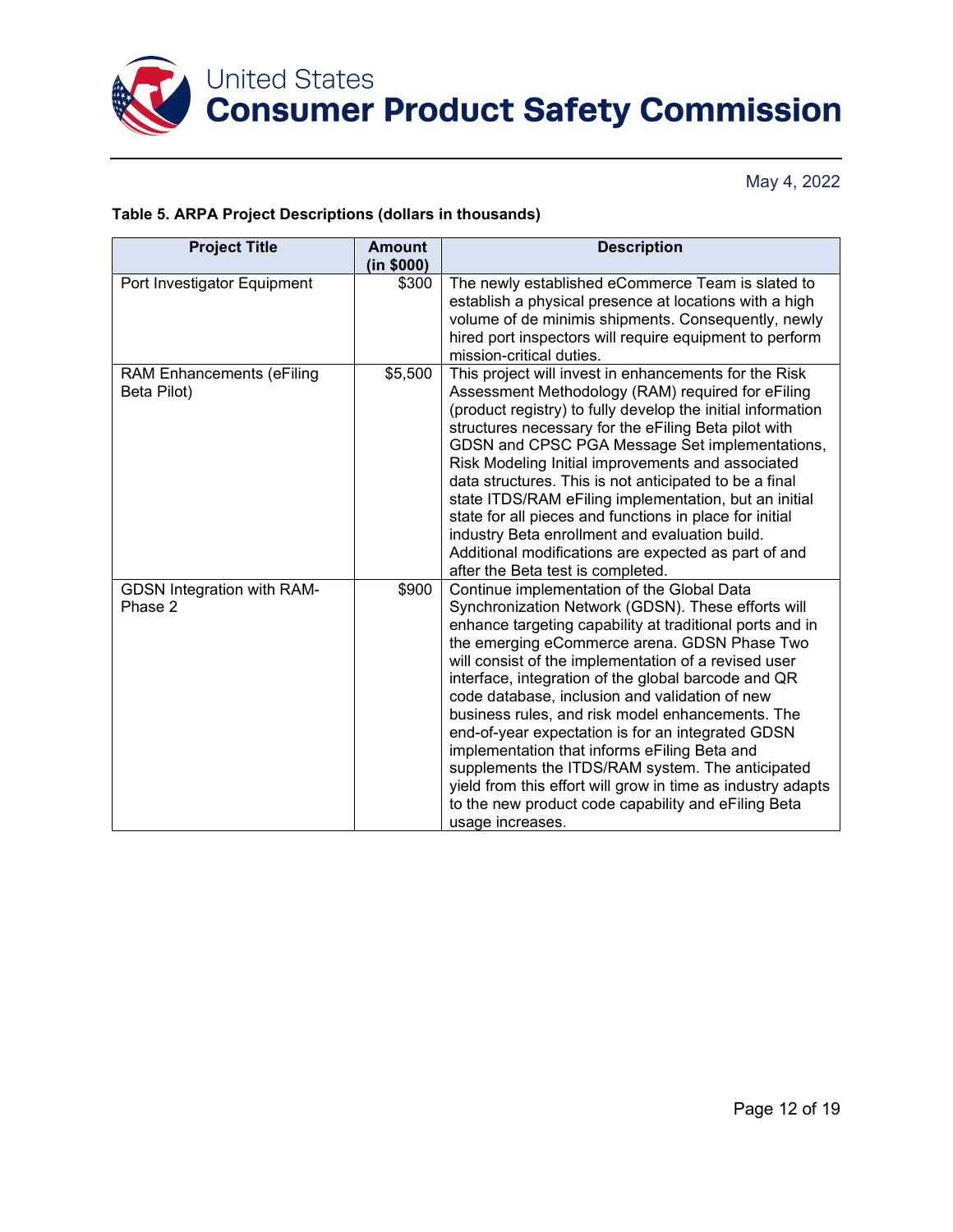

| <b>Project Title</b>                                                                   | <b>Amount</b><br>(in \$000) | <b>Description</b>                                                                                                                                                                                                                                                                                                                                                                                                                                                                                                                                                                                                              |  |  |
|----------------------------------------------------------------------------------------|-----------------------------|---------------------------------------------------------------------------------------------------------------------------------------------------------------------------------------------------------------------------------------------------------------------------------------------------------------------------------------------------------------------------------------------------------------------------------------------------------------------------------------------------------------------------------------------------------------------------------------------------------------------------------|--|--|
| Web Crawler App                                                                        | \$2,000                     | This project would provide funds to support the<br>development of a standalone, cloud-based web<br>crawling, web-scraping, digital image recognition<br>system that would scour eCommerce platforms and<br>other internet sites to identify the sale of violative and<br>unsafe consumer products. The data pulled in by the<br>system will be based on select criteria and will be<br>scrubbed and then stored in the Data Lake.                                                                                                                                                                                               |  |  |
| Modernize IFS                                                                          | \$1,400                     | This project will fund an overhaul of EXC internal<br>systems including critical, statutorily required data<br>collection from regulated entities, such as the Dynamic<br>Case Management system, the Consumer Product<br>Safety Risk Management System, Section 15 Reports,<br>the Sample Tracking System, and internally developed<br>connections to connect these systems with the existing<br>Integrated Field System (IFS).                                                                                                                                                                                                |  |  |
| CO Safety Campaign                                                                     | \$300                       | This project supports funding for carbon monoxide and<br>portable generator safety campaigns directed towards<br>vulnerable populations that will use a variety of<br>approaches, collaborations, and concepts, and<br>innovative marketing strategies on both local and<br>national levels.                                                                                                                                                                                                                                                                                                                                    |  |  |
| Youth Outreach Campaign                                                                | \$300                       | This project would fund a Youth Outreach campaign<br>focused on reaching high school-aged kids and<br>college-aged young adults from vulnerable populations<br>on ways to promote product safety in their<br>communities.                                                                                                                                                                                                                                                                                                                                                                                                       |  |  |
| Modernization of Legacy Epi<br>System (formerly known as<br><b>NEISS Improvements)</b> | \$2,300                     | The EPI System is a group of standalone PowerBuilder<br>applications for processing and managing various EPI<br>data, including Death Certificates, IPII, as well as<br>documents. It also covers processes for exchanging<br>those data with IFS and CPSRMS. They were<br>developed internally by ITSD for EPI to support its day-<br>to-day operations. This project will fund the<br>development of a replacement system for EPDATA,<br>EHHA, ATVDB and data exchange processes with<br>modern technologies. This new system, along with the<br>new NEISS Data System, will be key systems for<br>supporting EPI operations. |  |  |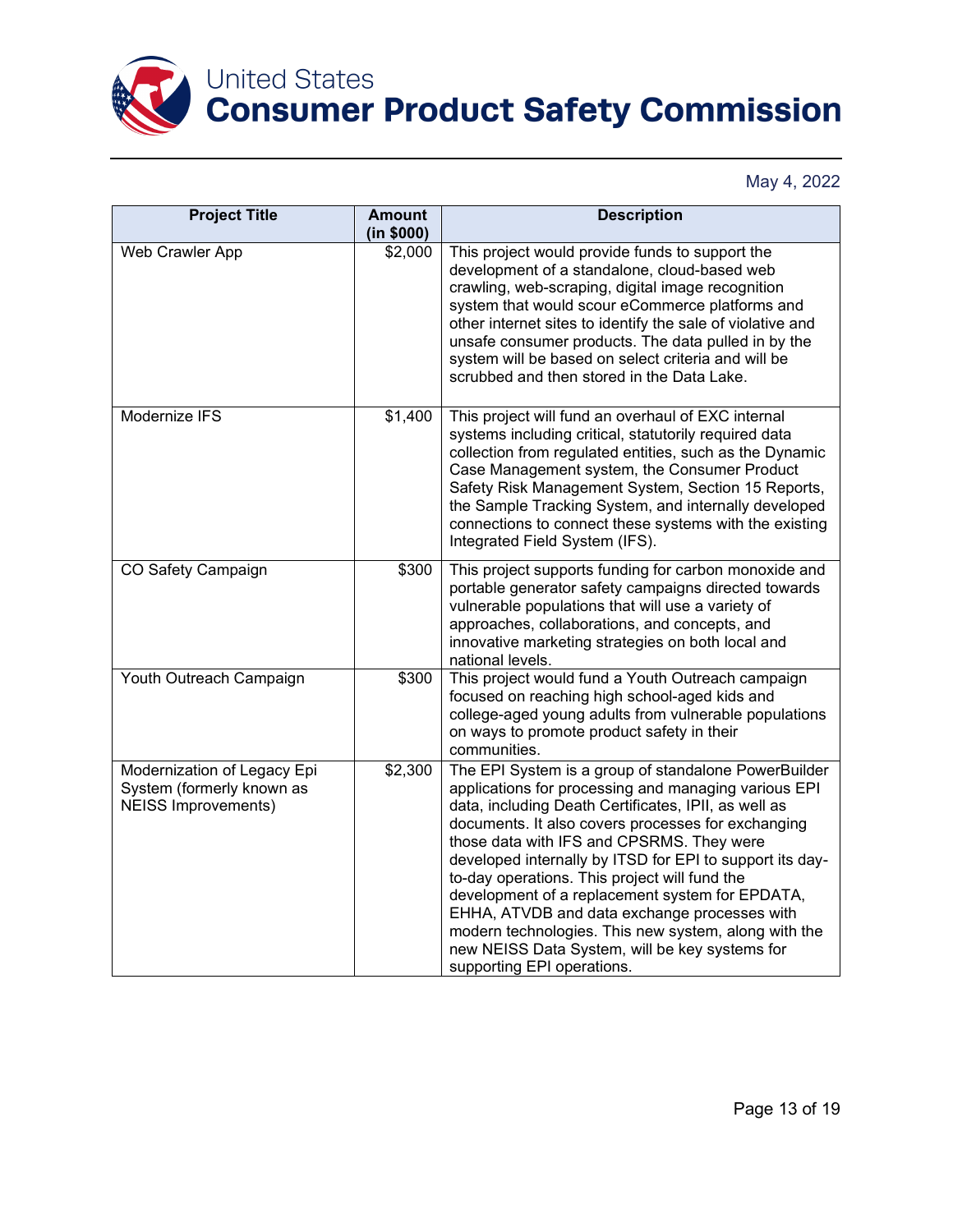

| <b>Project Title</b>                           | <b>Amount</b><br>(in \$000) | <b>Description</b>                                                                                                                                                                                                                                                                                                                                                                                                                                                                                                                                                                                                                                                                                                                                                                                       |
|------------------------------------------------|-----------------------------|----------------------------------------------------------------------------------------------------------------------------------------------------------------------------------------------------------------------------------------------------------------------------------------------------------------------------------------------------------------------------------------------------------------------------------------------------------------------------------------------------------------------------------------------------------------------------------------------------------------------------------------------------------------------------------------------------------------------------------------------------------------------------------------------------------|
| <b>NEISS Investigations</b>                    | \$200                       | Staff collects data through NEISS on consumer product<br>injuries, paying for the extraction of data from the<br>hospital's medical records. With those records being<br>focused on medical diagnosis and treatment, they may<br>not have granular detail on the product in use and/or<br>incident details. Staff contracts for follow-up<br>investigations, based on call-backs to the patients<br>involved. Currently, staff is engaged in two such<br>studies, to support priority work. The first is on Off-<br>Highway Vehicles, and the second is on micromobility<br>devices. Both of these have challenges in limited<br>identification/misidentification of the product involved<br>that this funding seeks to resolve.                                                                         |
| <b>Additional NEISS Recruiting</b><br>Support  | \$600                       | This project will provide support to recruit additional<br>hospitals to participate in NEISS data collection.                                                                                                                                                                                                                                                                                                                                                                                                                                                                                                                                                                                                                                                                                            |
| <b>Fuel Container Safety</b><br>Campaign       | \$300                       | This project will support fuel container safety<br>campaigns by conducting an education campaign to<br>alert consumers to the dangers of using or storing<br>portable fuel containers near ignition sources.                                                                                                                                                                                                                                                                                                                                                                                                                                                                                                                                                                                             |
| <b>ASL Signing Services</b>                    | \$25                        | As required in Section 504 of the Rehabilitation Act,<br>this project will support a contract for the acquisition of<br>live captioning and sign language services for public<br>hearings, Commission meetings, livestreams, and<br>press conferences to provide access for individuals<br>who are deaf, and/or hard of hearing.                                                                                                                                                                                                                                                                                                                                                                                                                                                                         |
| Outreach to Indigenous<br>Communities Campaign | \$325                       | This project will support out-of-home outreach to<br>indigenous communities. As part of fulfilling OCM's<br>goal of expanding communication with underserved<br>audiences and meeting Commission goals of reaching<br>diverse audiences who are disparately impacted by<br>consumer product safety hazards, OCM proposes an<br>Outdoor (billboards, posters, public transportation)<br>Product Safety Education Campaign focused on<br>indigenous communities. Given the known challenges<br>facing indigenous communities, including limited<br>access to high-speed broadband internet networks and<br>mobile data, an outdoor campaign would provide a<br>valuable and highly visible presence for CPSC's<br>product safety messaging. The project would be<br>executed through a PR agency contract. |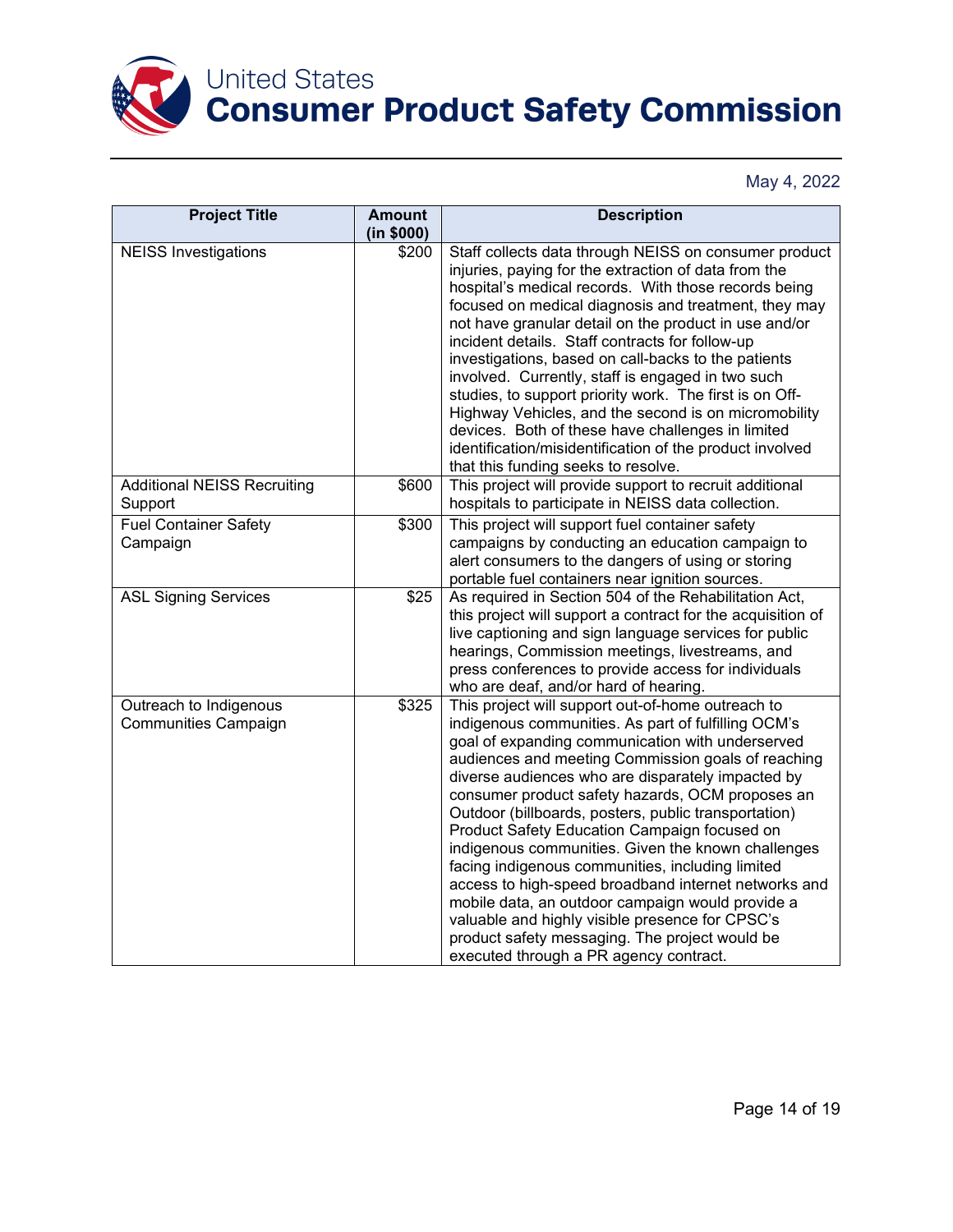

| <b>Project Title</b>                  | Amount<br>(in \$000) | <b>Description</b>                                                                                                                                                                                                                                                                                                                                                                                                                                                                                                                                                                                                                                                                                         |
|---------------------------------------|----------------------|------------------------------------------------------------------------------------------------------------------------------------------------------------------------------------------------------------------------------------------------------------------------------------------------------------------------------------------------------------------------------------------------------------------------------------------------------------------------------------------------------------------------------------------------------------------------------------------------------------------------------------------------------------------------------------------------------------|
| Consumers with<br><b>Disabilities</b> | \$250                | This request funds a study of safety incidents and issues for<br>consumers with intellectual and developmental disabilities<br>(IDDs). CPSC funded a study that included a literature review<br>and limited interviews to identify what was known about risk<br>for this vulnerable consumer group. That report found limited<br>information but did highlight some disparities. This additional<br>study seeks to fill in some gaps in knowledge, including<br>conducting research on consumer activities and how they<br>interact with products, usage patterns, and hazard patterns.<br>This information would start to build a critical base for<br>informing voluntary standards and I&E development. |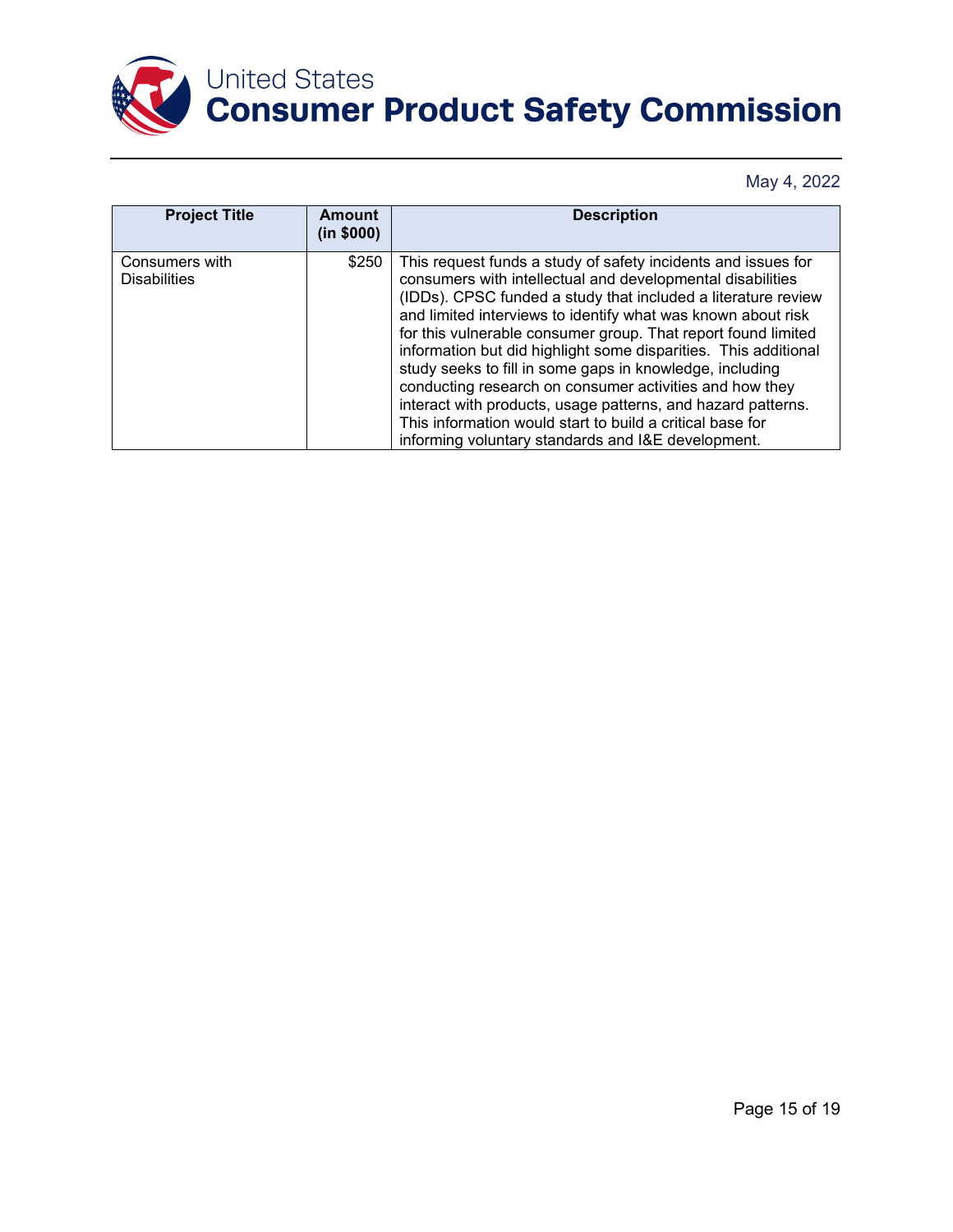

**Attachment 4**

**Recommendation #4: Update the FY 2022 Mandatory Standards Activities**

**Table 6. Mandatory Standard Activities Proposal**

|                          | FY 2022 Op  | FY 2022 Op<br><b>Plan</b> |                                                                                                                                                    |
|--------------------------|-------------|---------------------------|----------------------------------------------------------------------------------------------------------------------------------------------------|
| <b>Item</b>              | <b>Plan</b> | <b>Revised</b>            | Reason                                                                                                                                             |
| Adult Portable Bed Rails | BP.         | <b>NPR</b>                | Reflect the Commission vote<br>on March 15, 2022, to direct<br>staff to prepare and bring to<br>the Commission a notice of<br>proposed rulemaking. |
|                          |             |                           |                                                                                                                                                    |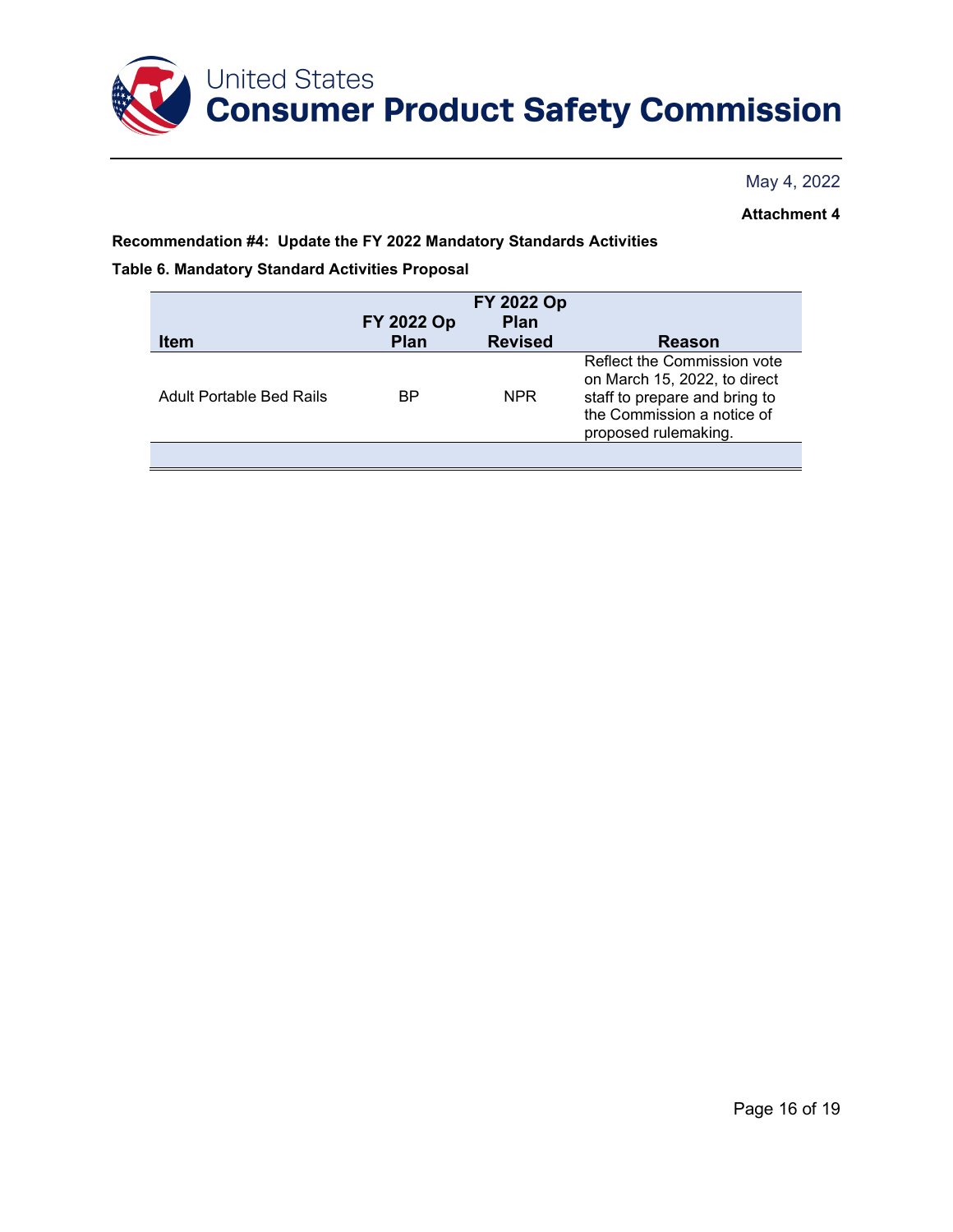

#### **Attachment 5**

**Recommendation #5: Add measures for the Office of General Counsel and Office of Legislative Affairs.**

#### **Table 7. Performance Measures Proposal**

| <b>Office</b> | <b>Control ID</b> | <b>Operating Performance Measure Statement</b>                                                                                        | FY 2022<br><b>Target</b>    |
|---------------|-------------------|---------------------------------------------------------------------------------------------------------------------------------------|-----------------------------|
| OGC           | 2022OP112         | Number of Freedom of Information Act (FOIA) requests<br>processed                                                                     | <b>500 FOIA</b><br>Requests |
| <b>OGC</b>    | 2022OP113         | Percentage of financial disclosure forms for CPSC<br>employees whose positions require filing reviewed and<br>certified timely by OGC | 100%                        |
| <b>OLA</b>    | 2022OP114         | Percentage of formal, written congressional letters<br>acknowledged within three business days of receipt.                            | 100%                        |
| OLA           | 2022OP115         | Number of monthly newsletters sent to Congress about the<br>workings of CPSC.                                                         | 12                          |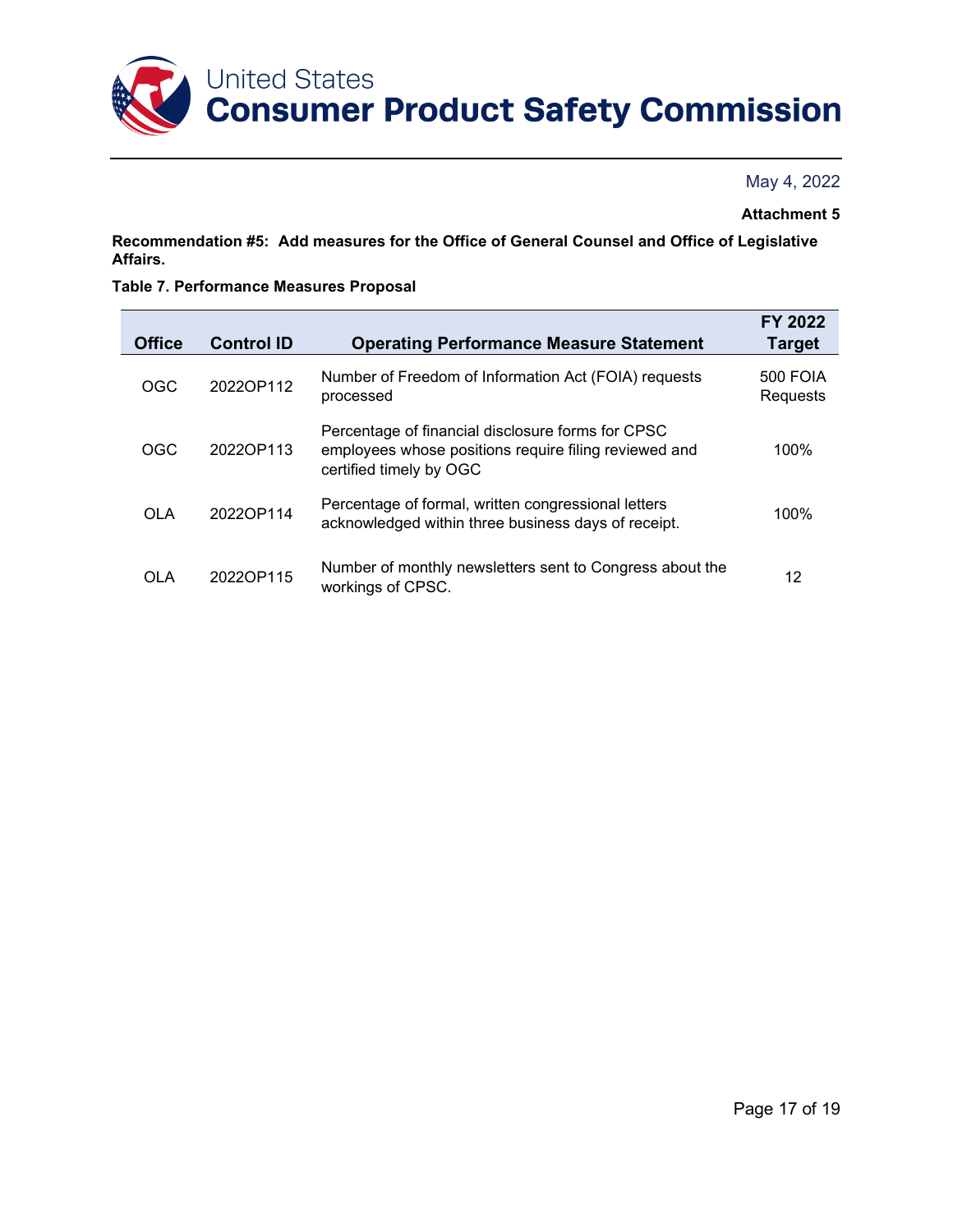

#### **Attachment 6**



May 3, 2022

TO: Alexander Hoehn-Saric, Chair Dana Baiocco, Commissioner Peter A. Feldman, Commissioner Richard L. Trumka, Jr., Commissioner

Digitally signed by CHRISTOPHER Christopher W. Dentel, Inspector General CHRISTOPHER DENTEL Determination Spined by CHRISTOPHER CENTEL DENTEL<br>У Date: 2022.05.03 09:35:47-0400" **FROM:** 

**SUBJECT:** Midyear Review - Adequacy of Resources for CPSC OIG in Fiscal Year 2022

We are requesting the return of the full time equivalent (FTE) position previously approved for the Office of Inspector General (OIG) for Fiscal Year (FY) 2022. Cutting this position will curtail our ability to provide adequate oversight of the agency. Although acknowledging the resource constraints facing the CPSC, we still feel that, for the reasons detailed below, it is appropriate for the Commission to fund the position. We note that, in terms of actual expenditures, our projected budget for salaries for FY 22 with the additional FTE would still be below the authorized level from FY 21.

The CPSC has received \$50 million in American Rescue Plan Act of 2021 (ARPA) funding as well as receiving additional funding for its grants program. There has been an expansion of the CPSC's operations into new and potentially risky programs (OCM's diversity efforts, Internet surveillance, de minimis shipment port expansion, etc.) Further, the CPSC is seeking a substantial increase in overall funding over the next several years in order to allow it to better address evolving issues related to consumer safety.

To provide adequate oversight for FY 2022 and beyond, this office sought and received agency approval to receive an additional \$48,000 for obtaining contractor oversight services as well as an additional FTE position to provide organic oversight of agency programs including the use of ARPA funds in FY 2022 and beyond.

The agency received substantially less than the amount of annual budgetary funding anticipated for FY 2022. As a result, last month the OIG was informed that it would receive neither the requested position nor the additional contract funding. Although we acknowledge the fiscal challenges facing the agency, and we accept the reduction in contract funding as appropriate, we feel it is shortsighted to cut a position dedicated to oversight at a time when the agency is facing increased oversight challenges. Examples of these challenges include ensuring that the CPSC's ARPA funding is used effectively as well as in accordance with the criteria provided by Congress and monitoring the operations of its grants program.